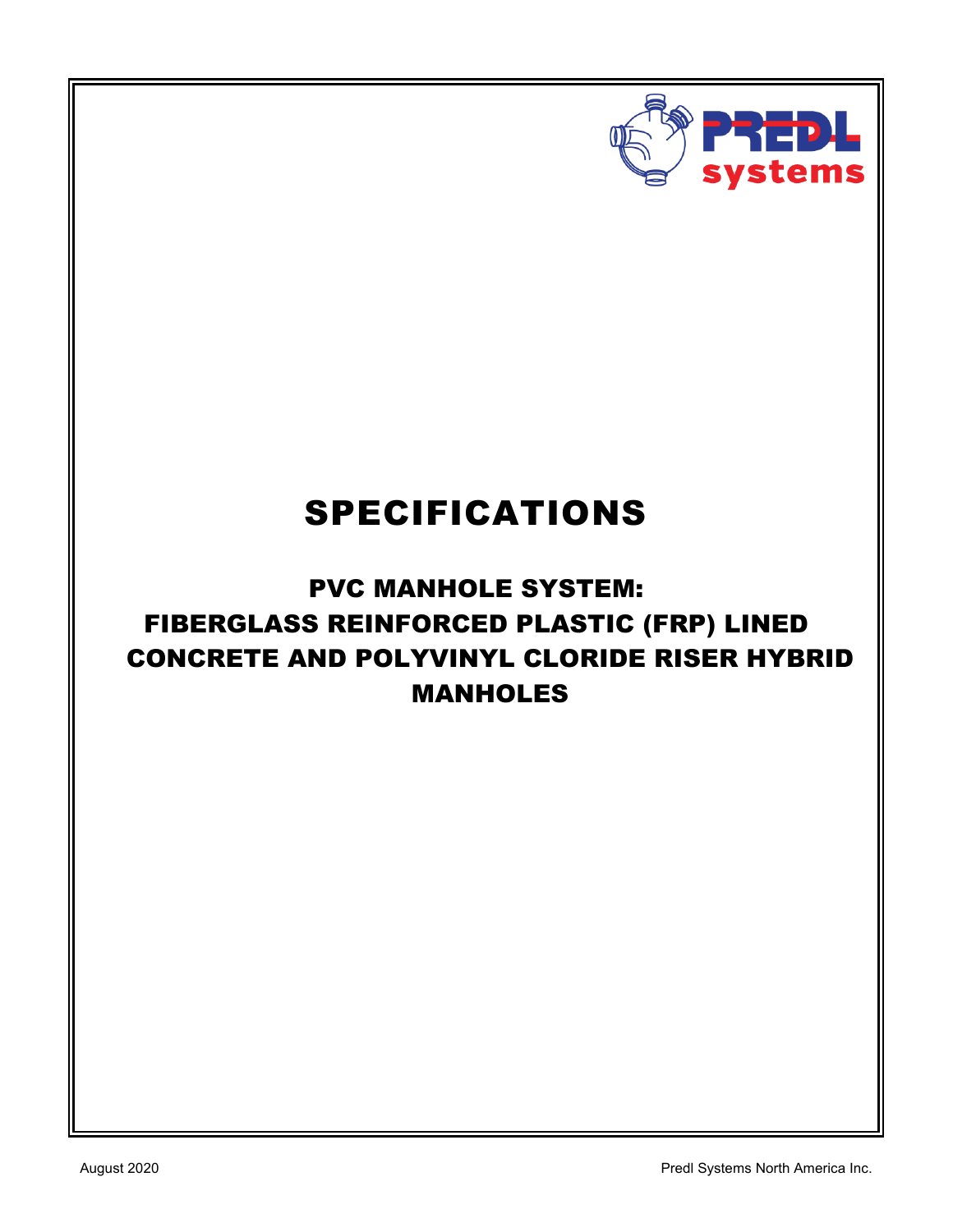# SPECIFICATIONS

# **PVC MANHOLE SYSTEM: FIBERGLASS REINFORCED PLASTIC (FRP) LINED CONCRETE AND POLYVINYL CLORIDE RISER HYBRID MANHOLES**

## **I. SCOPE OF WORK**

- A. This specification shall govern for the furnishing of all work necessary to accomplish and complete the installation of a PVC Manhole System, comprising fiberglass reinforced plastic lined concrete manhole base and top sections, a polyvinyl chloride riser section and all appurtenances. The PVC Manhole shall be corrosion, abrasion, inflow and infiltration resistant.
- B. The PVC Manhole System shall be modular and shall include the following main components:
	- 1) Fiberglass Reinforced Plastic (FRP) concrete protective liners for manhole base and top sections, including all appurtenances. Liners shall be **non-structural units, constructed of fiberglass reinforced unsaturated polyester resin, third-party certified for wastewater infrastructure use,**  designed to provide a gastight and watertight homogenous barrier that protects the concrete manhole base and top sections from corrosion, abrasion, inflow and infiltration. FRP liners shall be manufactured by **Predl Systems North America Inc., Burnaby, BC.**
	- 2) Concrete manhole base and top sections, cast around the FRP concrete protective liners. Concrete base and top sections shall be ASTM C478 compliant and manufactured by **Diamond Precast Concrete Ltd., Burnaby, BC or a Predl Systems certified precast facility**.
	- 3) PVC riser section shall be AWWA C900 compliant, DR-51 pressure class PVC pipe, manufactured by **Diamond Plastics Corp., Grand Island, NE.**
	- 4) ASTM C990 compliant elastomeric sealant and ASTM C877 compliant external joint wrap, for the purpose of joining the lined concrete base, PVC riser and lined concrete top manhole sections, supplied by others.

### **II. GOVERNING STANDARDS**

Manhole liners shall conform to the following design criteria:

- A. ASTM D395: Standard Test Methods for Rubber Property Compression Set
- B. ASTM D412: Standard Test Methods for Vulcanized Rubber and Thermoplastic Elastomers **Tension**
- C. ASTM D471: Standard Test Method for Rubber Property Effect of Liquids
- D. ASTM D543: Standard Practices for Evaluating the Resistance of Plastics to Chemical **Reagents**
- E. ASTM D573: Standard Test Method for Rubber Deterioration in an Air Oven
- F. ASTM D624: Standard Test Method for Tear Strength of Conventional Vulcanized Rubber and Thermoplastic Elastomers
- G. ASTM D638: Standard Test Method for Tensile Properties of Plastics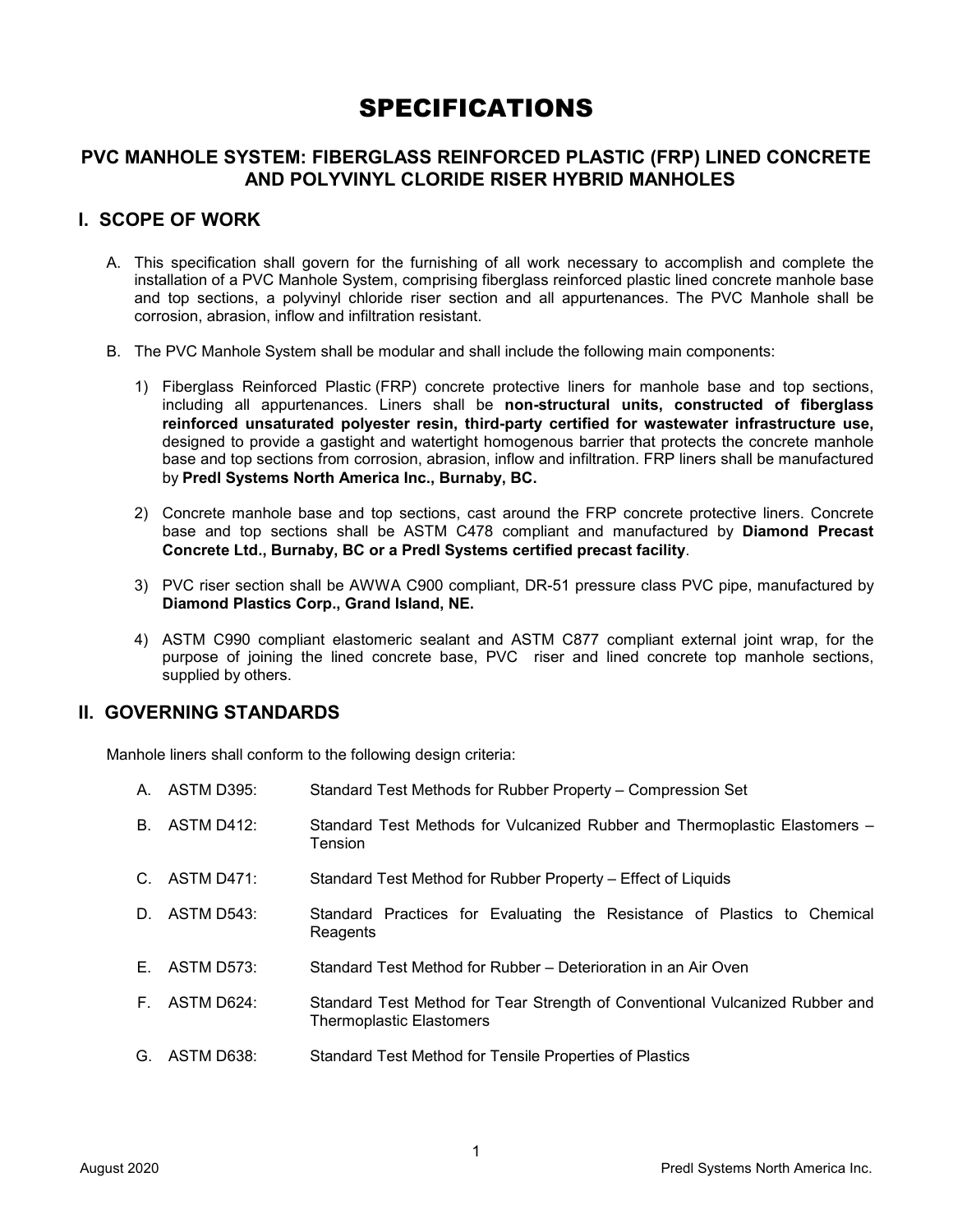- H. ASTM D695: Test Methods for Compressive Properties of Rigid Plastics
- I. ASTM D790: Test Method for Flexural Properties of Unreinforced and Reinforced Plastics and electrical Insulating Materials
- J. ASTM D792: Standard Test Methods for Density and Specific Gravity (Relative Density) of Plastics by Displacement
- K. ASTM D1149: Standard Test Methods for Rubber Deterioration Cracking in an Ozone Controlled Environment
- L. ASTM D2137: Standard Test Methods for Rubber Property Brittleness Point of Flexible Polymers and Coated Fabrics
- M. ASTM D2240: Standard Test Method for Rubber Property Durometer Hardness
- N. ASTM D2584: Test Method for Ignition Loss of Cured Reinforced Resins
- O. ASTM D4060: Standard Test Method for Abrasion Resistance of Organic Coatings by the Taber Abraser
- P. Greenbook 2009 (or later): Standard Specifications for Public Works Construction, Chemical Resistance Test (Pickle Jar Test)

### **III. GENERAL DESCRIPTION**

#### A. **Configuration:**

The manhole base section shall include an FRP Baseliner and the manhole top section will include an FRP Top Liner with integral Access Collar and Gasket, to accept and an FRP Telescoping access Tube. Each prefabricated FRP liner component shall be constructed from one piece homogenous composite and/or thermoplastic with minimum thickness of 3 mm (1/8"). FRP concrete protective liners shall be nonstructural elements.

- 1. **FRP Baseliners:** Each manhole Baseliner shall include:
	- a) Full flow channels with side walls to the crown of the pipe(s) or above;
	- b) A non-skid pattern on inner bench surfaces;
	- c) Gasketed, flexible and watertight, bell type, pipe connections for specific pipe types to receive the collection pipes at the exact angles and slopes as specified on Contract Documents.

The Bells shall be monolithically attached to the manhole base liner channels, be integral to the Baseliner and have a water stop on the outside and a pipe stop on the inside that matches the diameter and wall thickness of the collection pipe and ensure that the flow line from the pipe stop to the inside channels are smooth and without obstruction. The Bells shall conform to the outside and inside curve of the manhole walls.

The Baseliner shall have a spigot or bell type joint facing the PVC riser tube and connecting to the inside or outside of the PVC riser, respectively. An ASTM C990 compliant butyl rubber sealant, such as ConSeal CS-102, shall be used in the joint interface. An ASTM C877 compliant external joint wrap, such as ConSeal CS-212, shall be used to seal the joint from the outside.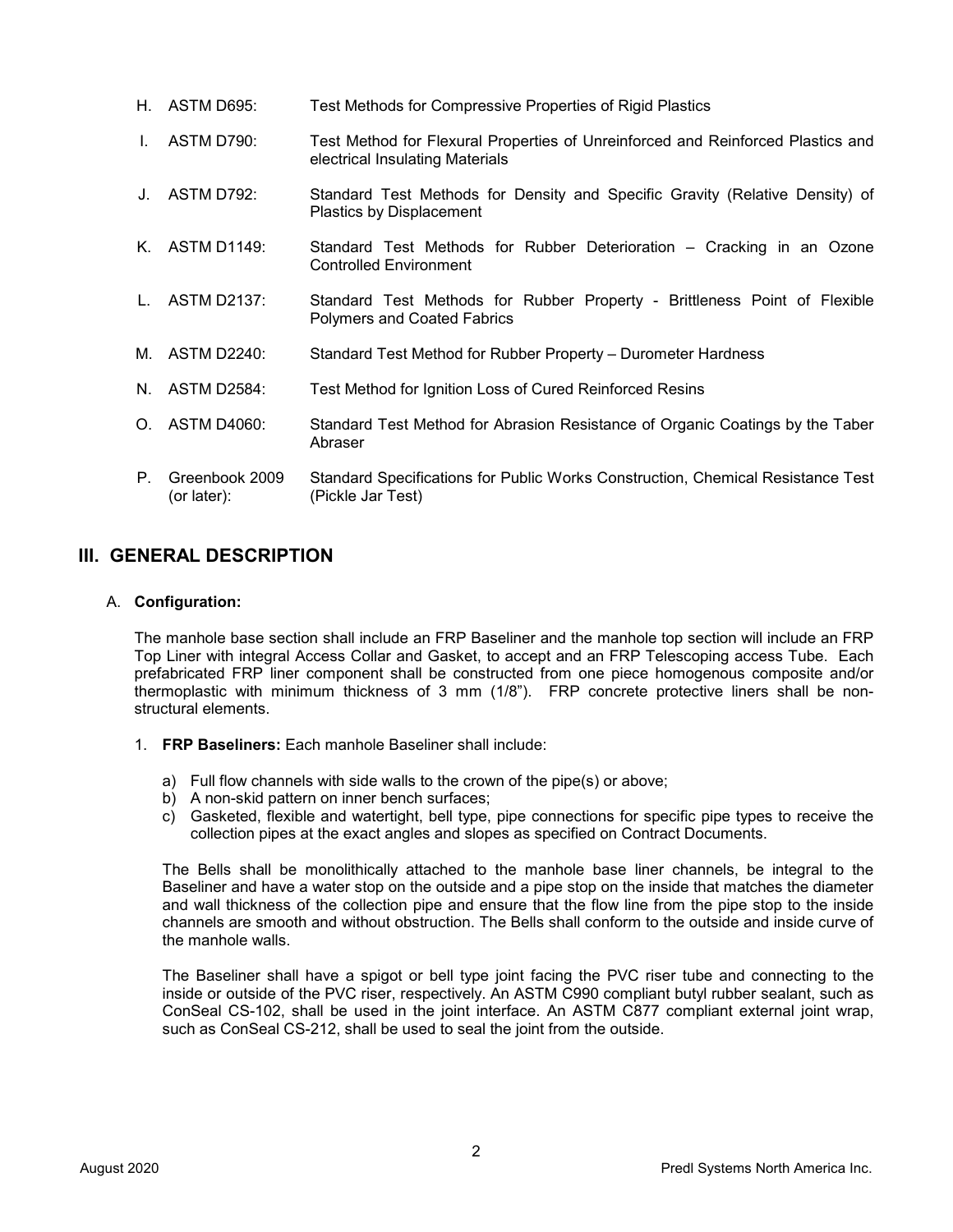2. **FRP Top Liner with integral Access Collar and Gasket:** The FRP Top Liner component shall provide concrete protection from corrosion, abrasion, inflow and infiltration for the manhole cone section and shall feature an integral FRP Access Collar and Gasket at the manway opening, to receive an FRP Telescoping Access Tube.

The FRP Top Liner shall either have cone or flat top configuration depending on the requirements of Contract Documents.

The Top Liner shall have a spigot or bell type joint facing the PVC riser tube and connecting to the inside or outside of the PVC riser, respectively. An ASTM C990 compliant butyl rubber sealant, such as ConSeal CS-102, shall be used in the joint interface. An ASTM C877 compliant external joint wrap, such as ConSeal CS-212, shall be used to seal the joint from the outside.

3. **Telescoping Access Tube:** The FRP Telescoping Access Tube shall provide concrete protection from corrosion, abrasion, inflow and infiltration for the manway entry section, between the casting at the finished grade and top of the manhole top section. The Telescoping Access Tube shall accommodate grading adjustments up to 12" of height.

#### B. **Dimensions:**

- 1. FRP Baseliners and Top Liners shall have outside diameters of 51", 58" and 61.75", corresponding substantially to the outside diameters of 48", 54" and 60" C900 DR-51 PVC pressure pipes. Tolerance on the outside diameter shall be +/- 1%. Other diameters, as agreed upon between purchaser and the manufacturer, are covered by this specification.
- 2. FRP Baseliners and Top Liners shall have spigot joint diameters of 48.80", 55.30" and 59.19", corresponding to the inside diameters of 48", 54" and 60" C900 DR-51 PVC pressure pipes. Tolerance on the spigot joint diameter shall be +0/-0.125". Other diameters, as agreed upon between purchaser and the manufacturer, are covered by this specification.
- 3. Allowable tolerance for Baseliner invert elevations shall be 0.125" and 2% for pipe slope.
- 4. Access Collars and Telescopic Access Tube shall accommodate manway openings of 24", 27", 32" or 36". Telescopic Access Tube shall have a nominal height of 15". Access Collars can be either eccentric or concentric.

#### C. **Marking and Identification**

Baseliner shall be marked with the following information:

- 1) Manufacturer's identification
- 2) Nominal diameter
- 3) Manhole identification
- 4) Detailed invert configuration
- 5) Installation assist marks molded into the Baseliner

All other components shall be marked with the following information:

- 1) Manufacturers Identification
- 2) Nominal Diameter
- 3) Installation assist marks, if applicable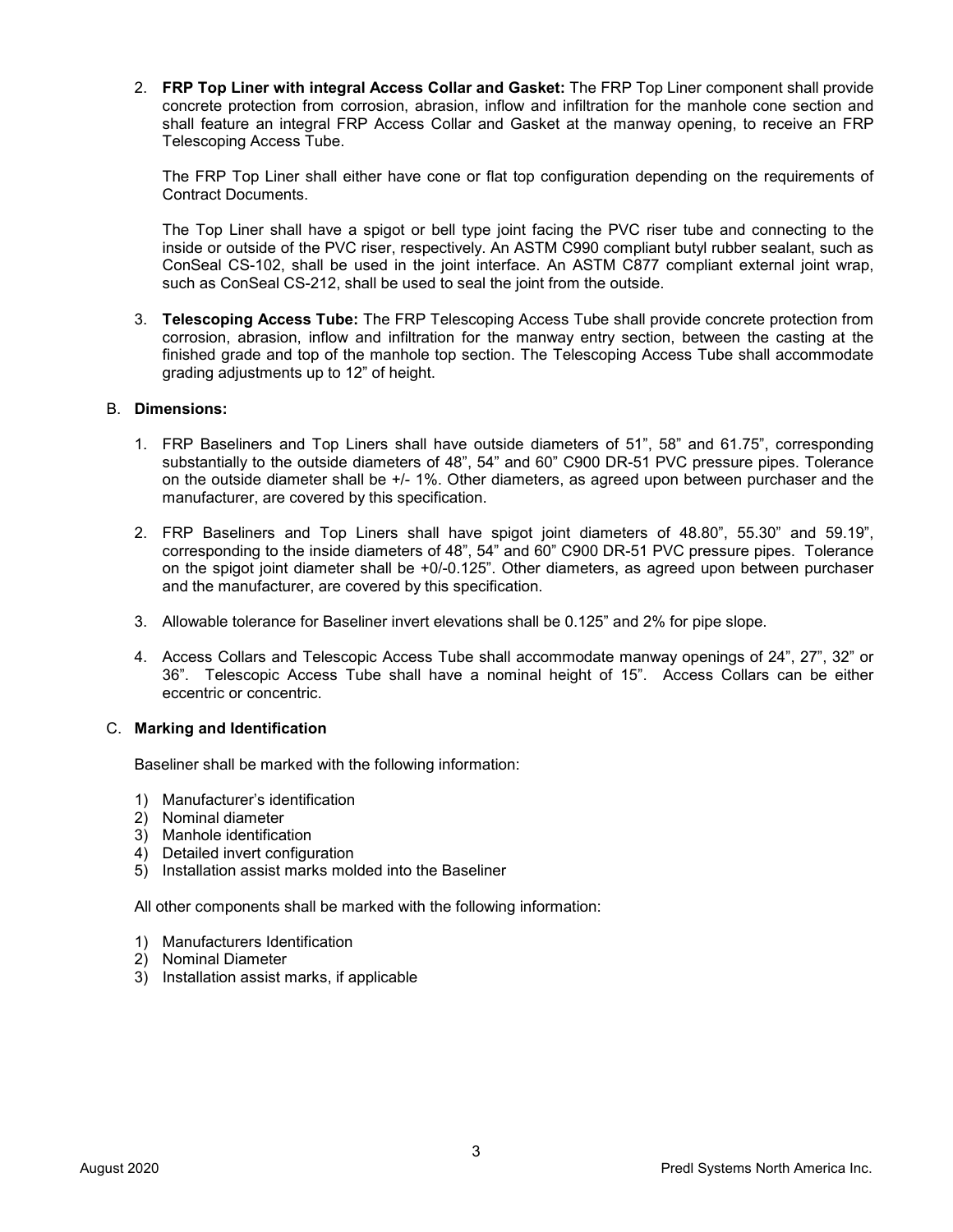## **IV. MATERIALS**

A. **FRP liner body**: The resins used shall be unsaturated, supplier certified, commercial grade polyester resins. Mixing lots of resin from different manufacturers or "odd-lotting" of resins shall not be permitted*.* Quality-assurance records on the resin shall be maintained.

The reinforcing materials shall be commercial grade "E-CR" type glass, specially formulated for corrosive environments, in the form of mat, chopped roving, continuous roving, roving fabric or a combination of the above, having a coupling agent that will provide a suitable bond between the glass reinforcement and resin. Fiberglass and/or polypropylene ribs and/or structural members may be utilized to meet the design criteria.

No inert fillers shall be used. Additives, such as thixotropic agents, catalysts, promoters, etc., may be added as required by the specific manufacturing process to be used to meet the requirements of this standard.

The laminate shall consist of multiple layers of glass matting and resin. The surface exposed to the sewer/chemical environment shall be resin rich and shall have no exposed fibers.

- B. **Bells:** Bell shall be manufactured from the same unsaturated, supplier certified, commercial grade polyester resins as the main FRP Baseliner body. If available, polypropylene injection molded Bells are also allowed.
- C. **Gaskets:** Resilient materials for connectors and filler rings shall be manufactured from natural rubber, polyisoprene, neoprene, nitrile, or ethylene propylene diene monomer (EPDM) synthetic rubber and shall conform to the material requirements prescribed in this specification. If a splice is used in the manufacture of the seal, its strength shall be such that the seal shall with-stand a 180° bend with no visible separation.
- D. **Mechanical devices:** Expansion rings, tension bands, and take-up devices used for mechanically compressing the resilient portion of the connector against the pipe or manhole shall be made from a material or materials in combination that will ensure durability, strength, resistance to corrosion, and have properties that will ensure continued resistance to leakage.

All metallic mechanical devices and bolt assemblies used to mechanically deform resilient materials shall be constructed of corrosion resistant materials meeting the physical properties and chemical composition requirements of ASTM A493 and A666, Type 302 through Type 316.

- E. **Third party accessories**: Third party accessories integral to the PVC Manhole System or the FRP Manhole Liner (flow control devices, valves, gates, inside drop assembly, man entry ladder, etc.) shall be governed by the respective manufacturers' materials specifications.
- F. **Concrete**: Concrete shall be wet-cast, conforming to the requirements of the most recent versions of ASTM C478, CSA A23.1, and CSA A23.4. Concrete shall have an A-3 exposure class, unless otherwise specified by the project engineer.

### **V. MANUFACTURE**

- A. Manufacturer shall have 25 years of FRP concrete protective liner manufacturing experience and shall have fabricated and delivered at least 20,000 FRP concrete protective liners for wastewater applications.
- B. Precaster shall be certified by the National Precast Concrete Association.

### **VI. REQUIREMENTS**

A. **Exterior Surface:** The exterior surface shall be finished with embedded aggregates and FRP bonding bridges to allow for adequate bonding with the surrounding concrete once cast. The exterior surface shall be free of blisters larger than 0.5" in diameter, delamination and fiber show, except in the vicinity of FRP bonding bridges where fiber show is acceptable. **Gel-coat or paint or other coatings are not allowed.**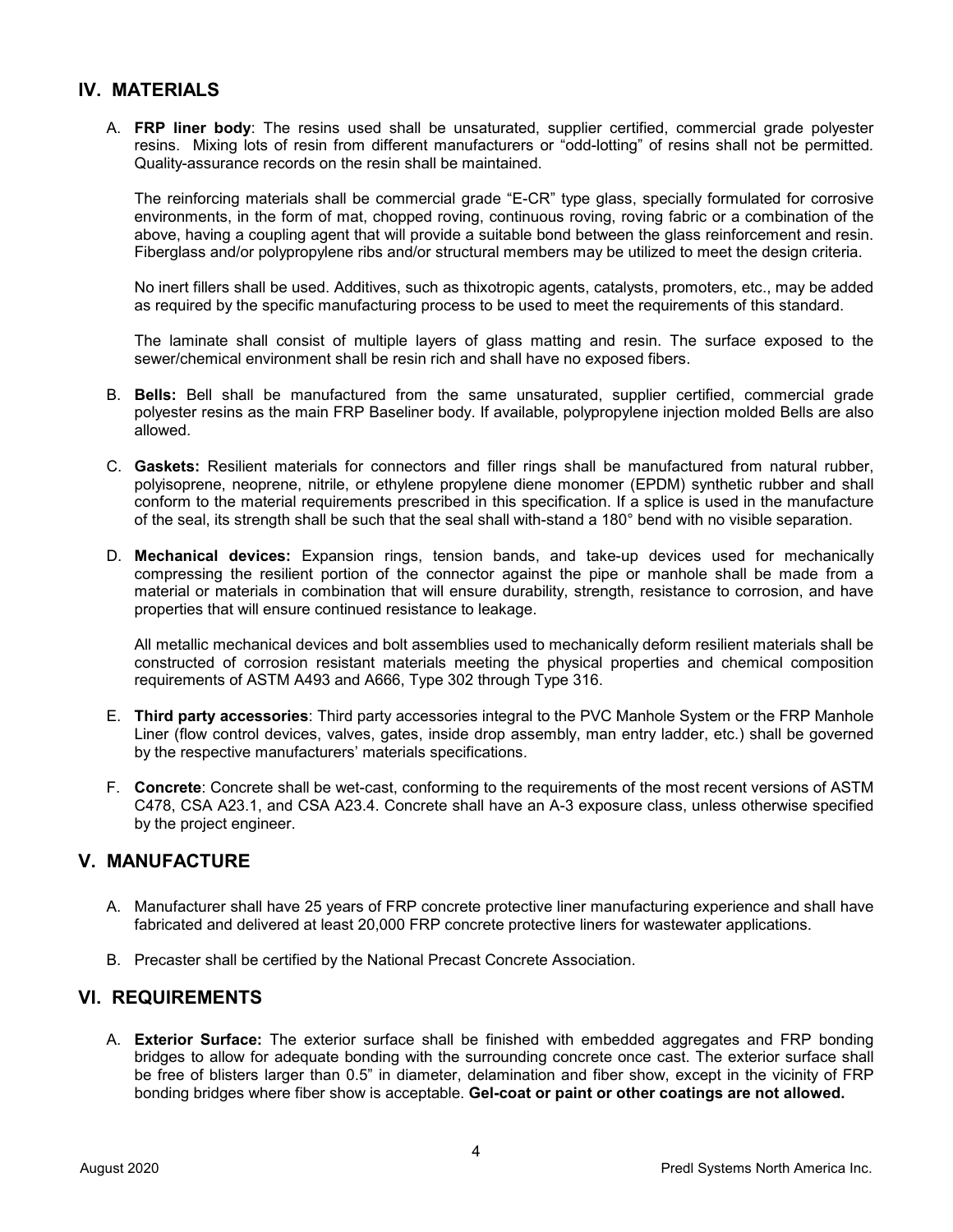- B. **Interior Surface:** The interior surfaces shall be resin rich with no exposed fibers. Interior flow surfaces shall be smooth for improved corrosion resistance and reduced sludge build-up. The surface shall be free of crazing, delamination, blisters larger than 0.25" in diameter, and wrinkles of 0.125" or greater in depth. **Gelcoat shall be permitted on interior surfaces, no paint or other coatings are allowed.**
- C. **Repairs:** Any manhole liner repair is required to meet all requirements of this specification. All repair must all be preapproved by the manufacturer.
- G. **Chemical Resistance:** FRP manhole liners must demonstrate having sufficient corrosion resistance by passing the "Greenbook" 2009 edition (or later), Standard Specifications for Public Works Construction, Chemical Resistance Test (Pickle Jar Test), per third-party accredited laboratory test results.

#### H. **Physical Properties:**

All FRP liner material shall have the following physical properties when tested at 77  $\degree$ F  $\pm$  5 degrees:

| <b>Property</b>                      | <b>Standard</b> | <b>Units</b>        | <b>Value</b> |
|--------------------------------------|-----------------|---------------------|--------------|
| Density                              | ASTM D792       | g/cm <sup>3</sup>   | 1.02         |
| <b>Thickness</b>                     |                 | Mm                  | 3 min.       |
| <b>Tensile Strength</b>              | ASTM D638       | psi                 | 6.500 min.   |
| Hardness (Shore "A")                 | ASTM D2240      |                     | 95-97        |
| Weight change                        |                 |                     |              |
| <b>Flexural Strength</b>             | ASTM D790       | lbf/in <sup>2</sup> | 8050 min     |
| <b>Compressive Strength</b>          | ASTM D695       | psi                 | 6,500 min    |
| Ignition Loss                        | ASTM D2584      | $\%$                | 52 avg.      |
| Taber abrasion test<br>(weight loss) | ASTM D4060      | $\frac{0}{0}$       | 0.075        |
|                                      |                 |                     |              |

Tensile specimens shall be prepared and tested in accordance with ASTM D412 using Die B. Weight change specimens shall be 1 IN by 3 IN samples.

All gaskets shall have the following physical properties:

| <b>Property</b>            | <b>Standard</b>                | <b>Units</b> | <b>Requirement</b>              |
|----------------------------|--------------------------------|--------------|---------------------------------|
| Chemical resistance:       | ASTM D543                      |              |                                 |
| 1N sulfuric acid           | (at $24^{\circ}$ C for 48 hr.) | $\%$         | No weight loss                  |
| 1N hydrochloric acid       |                                | %            | No weight loss                  |
| Tensile Strength           | ASTM D412                      | psi          | 1,200 min.                      |
| <b>Elongation at Break</b> | ASTM D412                      | $\%$         | 350 min.                        |
| Hardness (Shore A)         | ASTM D2240                     |              | ±5 from the connector           |
|                            |                                |              | manufacturer's specified        |
|                            |                                |              | hardness                        |
| Accelerated oven aging     | ASTM D573                      | $\%$         | Max 15% decrease in tensile     |
|                            | (at 70°C for 7                 |              | strength; Max 20% decrease in   |
|                            | days)                          |              | elongation                      |
| Compression set            | ASTM D 395,                    | $\%$         | Max 25% decrease of original    |
|                            | Method B                       |              | deflection                      |
|                            | (at 70°C for 22 hr.)           |              |                                 |
| Water absorption           | ASTM D471                      | $\%$         | Increase of max 10% of original |
|                            | (at 70°C for 48hr.)            |              | weight (19 by 25mm specimen)    |
| Ozone Resistance           | ASTM D1149                     |              | Rating 0                        |
| Low temperature brittle    | <b>ASTM D2137</b>              |              | No fracture at -40°C            |
| point                      |                                |              |                                 |
| Tear resistance            | ASTM D624, Die                 | kN/m         | 34                              |
|                            | В                              |              |                                 |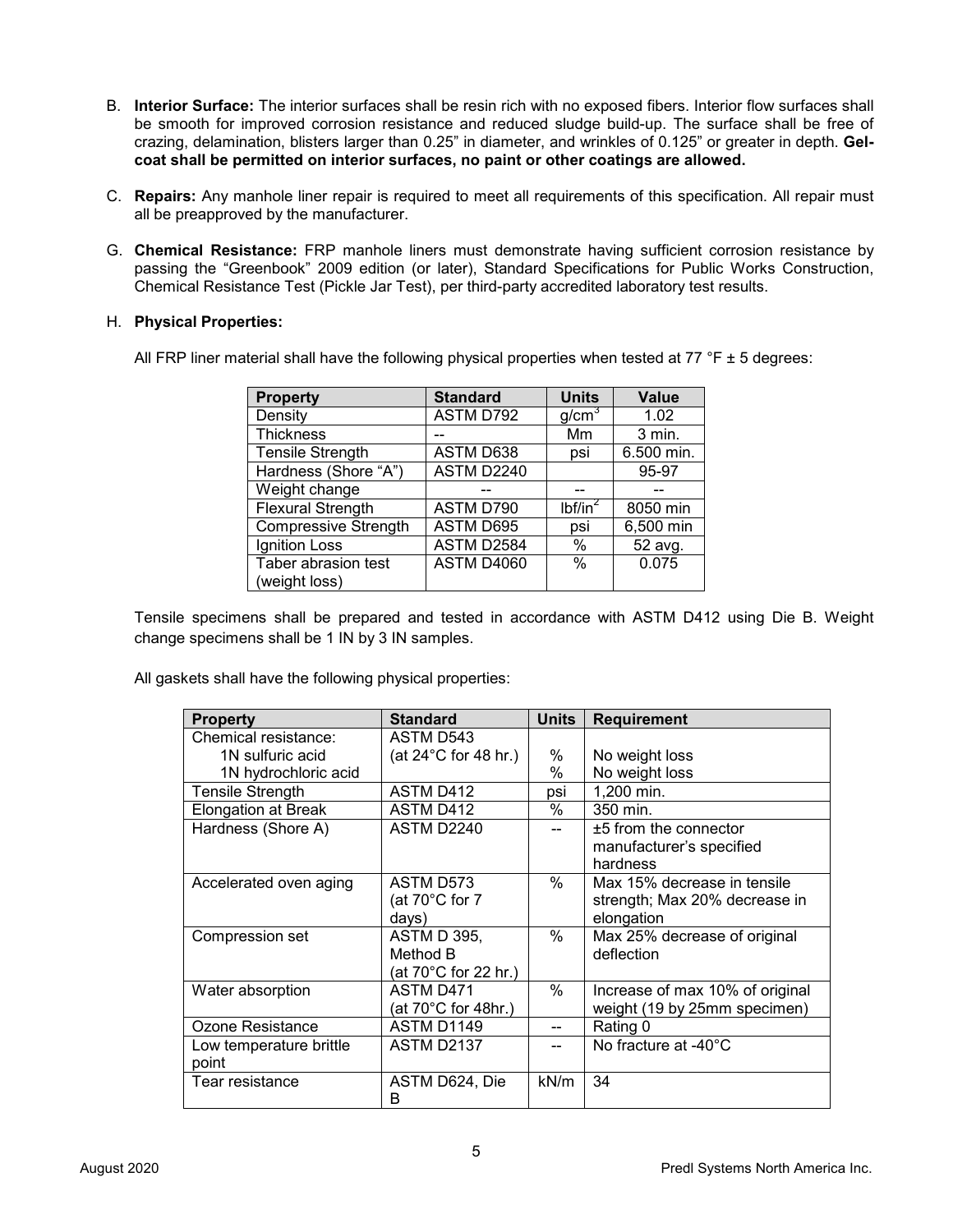Upon request, the manufacturer shall provide written certification that the FRP liners and gaskets used meets or exceeds the requirement of this specification.

#### F. **Chemical resistance**

After conditioning to constant weight at 110 °F, FRP liner specimens shall be exposed to the following solutions for a period of 112 days at 77  $\degree$ F  $\pm$  5 degrees, as prescribed in Standard Specifications for Public Works Construction, section 211-2 (Pickle Jar Test).

At 28-day intervals, tensile specimens and weight change specimens shall be removed from each of the chemical solutions and tested. If any specimen fails to meet the 112-day requirement before completion of the 112-day exposure, the material will be subject to rejection.

| <b>Chemical Solution</b> | Concentration       |
|--------------------------|---------------------|
| Sulfuric acid            | $20\%$ <sup>*</sup> |
| Sodium hydroxide         | 5%                  |
| Ammonium hydroxide       | $5%$ *              |
| Nitric acid              | $1\%$ <sup>*</sup>  |
| Ferric chloride          | $1\%$               |
| Sodium hypochlorite      | $1\%$               |
| Soap                     | 0.1%                |
| Detergent (linear alkyl  | $0.1\%$             |
| benzyl sulfonate or LAS) |                     |
| Bacteriological          | BOD not less than   |
|                          | 700 ppm             |

\* Volumetric percentages of concentrated C.P. grade reagents.

### **VII. TEST METHODS**

All test methods shall be performed per corresponding ASTM standard and per "Greenbook" 2009 edition (or later), Standard Specifications for Public Works Construction, Chemical Resistance Test (Pickle Jar Test).

### **VIII. QUALITY ASSURANCE/QUALITY CONTROL**

- A. **Examination:** Each manhole liner shall be examined for dimensional requirements and workmanship.
- B. **Composition Control:** Controls on glass and resin content shall be maintained for all manufacturing processes and for each portion of manhole liner fabrication. Records shall be maintained for these control checks. Proper glass content may be shown by glass usage checks or glass and resin application rate checks.
- C. **Certified facility**: The manhole liners shall be designed and manufactured in an ISO 9001 and 14001 certified manufacturing facility.

### **IX. HANDLING AND STORAGE**

A. FRP manhole liners must not be dropped or impacted. When stored for extended periods (more than a few days) Baseliners shall be stored on a flat surface, upside down to minimize deformation.

Baseliners shall not be exposed to direct sunlight for extended periods.